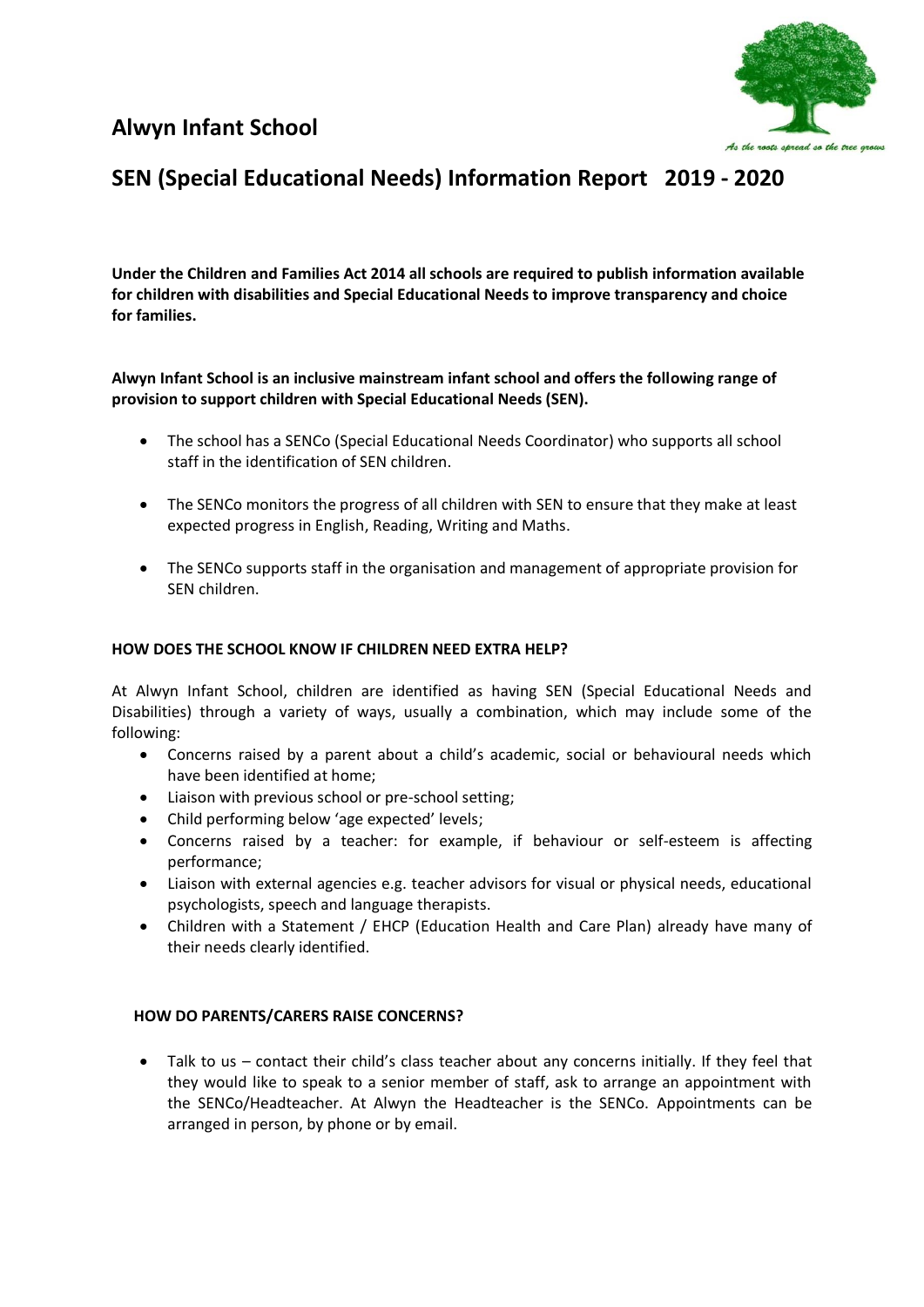## **HOW DOES THE SCHOOL SUPPORT CHILDREN WITH SPECIAL NEEDS?**

- The class teacher will oversee, plan and work with each child with SEN in their class to ensure that appropriate progress is made in every area;
- Our SENCo/Headteacher will oversee the progress of any child identified as having SEN;
- There may be a TA (Teaching Assistant) or HLTA (Higher Level Teaching Assistant) working with the child either individually or as part of a group; The content of this support will be explained to parents/carers when support begins, as part of a child's individual programme of learning;
- The class teacher will meet with parents/carers formally at least 3 times during the academic year in order to discuss their child's progress and the support that they are receiving. The child's Provision Grid will be shared with parents/carers during this meeting;
- Class teachers are always happy to discuss a child's needs if parents/carers have questions or concerns between these formal meetings;
- An appointment can be made with the SENCo/Headteacher to discuss support in more detail if required.

# **HOW ACCESSIBLE IS THE SCHOOL ENVIRONMENT?**

- Our school has an adopted accessibility policy which can be found on the school website;
- All areas of the school are accessible by wheelchair. Disabled parking bays are available and additional parking is available in the staff car park;
- Accessible toilet facilities are available by the main reception;
- If parents have any concerns or any questions they are encouraged to speak to the school's SENCo/Headteacher.

## **HOW WILL THE CURRICULUM BE MATCHED TO MY CHILD'S NEEDS?**

- The curriculum plans are available to parents/carers on the school website, alongside ideas for how parents/carers can support their child's learning outside of school;
- All learning activities within class are planned and differentiated at an appropriate level, so that all children are able to access learning according to their specific needs. Typically, this might mean that in a lesson there would be three different levels of work set for the class, however on occasions this might be individually differentiated;
- The class teacher, alongside the SENCo/Headteacher will discuss a child's needs and what support will be appropriate;
- Children with SEN will have access to the appropriate resources needed in order to help them to make progress;
- The SENCo/Headteacher regularly reviews the progress of all children and informs the Governing Body of their progress.

## **HOW WILL WE KNOW IF THIS HAS HAD AN IMPACT?**

- Ensuring that the child is making progress academically against national/age expected levels and that the gap is narrowing between them and their peers;
- Reviewing children's targets in Provision Grids and ensuring that they are being met;
- Through verbal feedback from the child, the parent and teacher to build a wider picture;
- Through children moving off the SEN Register when they have made sufficient progress. Parents/carers will always be informed if this has taken place.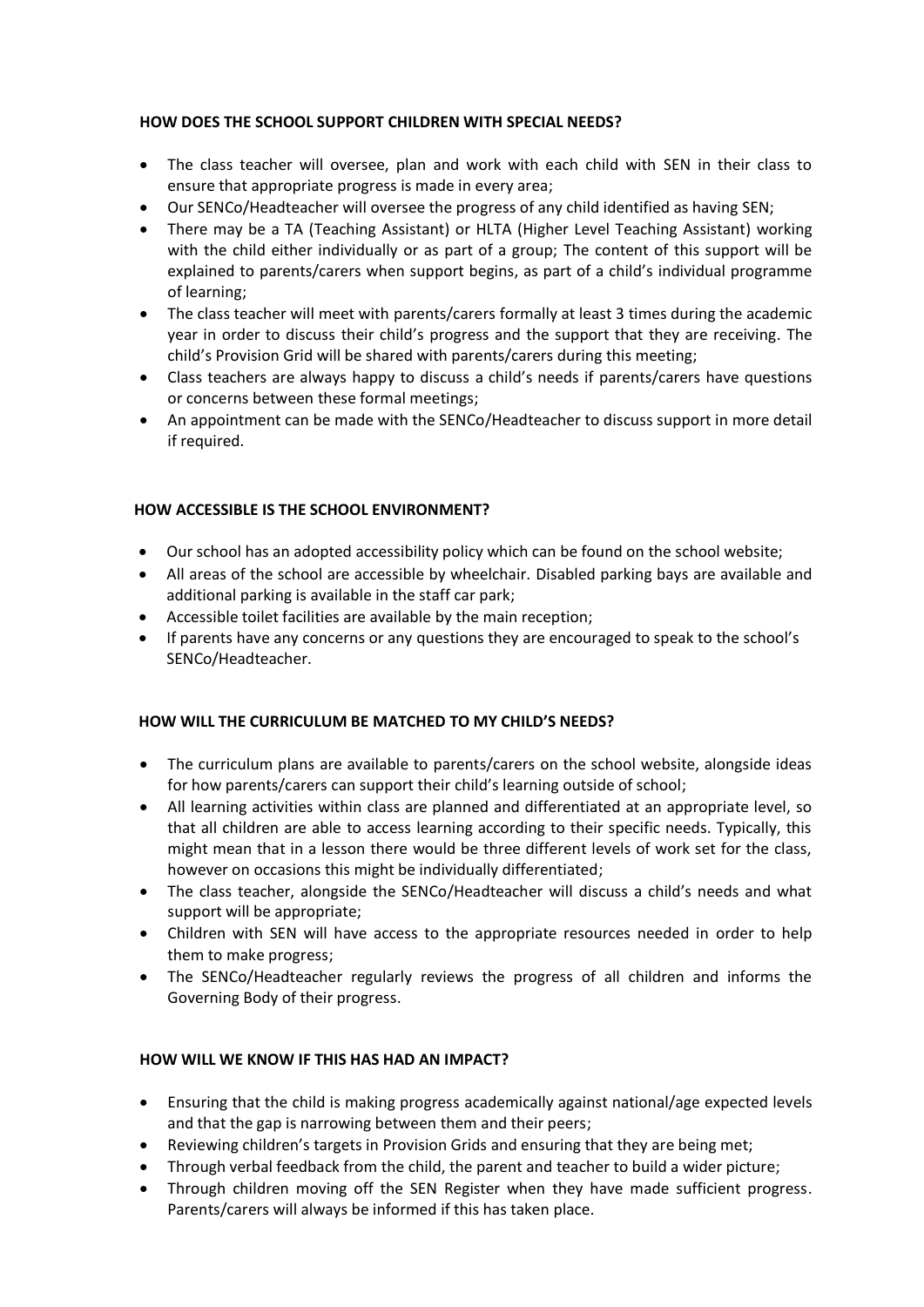# **HOW DO PARENTS/CARERS KNOW HOW THEIR CHILD IS DOING AND HOW DO THEY KNOW HOW TO SUPPORT THEIR CHILD'S LEARNING?**

- Parents/carers are welcome to make an appointment to meet with either the class teacher or SENCo/Headteacher at any time throughout the year to discuss how their child is getting on. We can offer advice and practical ways that they can help to support children at home;
- The child may have a Provision Grid or IBP (Individual behaviour Plan) that will have individual targets. These are discussed with parents/carers at least three times a year and parents/carers are provided with a copy. The conversation will also provide suggestions as to how parents/carers can support their child's learning at home;
- When the child's Provision Grid is reviewed, comments are made against each target to show what progress the child has made;
- If the child has complex SEN they may have an EHCP (Education Health Care Plan). In such instances an annual formal meeting will take place to discuss the child's progress and a report will be written.

## **HOW DOES THE SCHOOL KNOW HOW WELL MY CHILD IS DOING?**

- As a school we track and analyse the children's progress in learning against school expectations, national expectations and age related expectations at least three times an academic year;
- The class teacher continually assesses each child and notes areas where they are improving and where further support is needed. As a school, we track children's progress from entry at Year R through to the end of Year 2;
- Pupil Progress Meetings are held each term between each class teacher and the Headteacher and/or Deputy Headteacher and the team Leader. In these meetings, a discussion takes place concerning children who are not making expected progress and possible actions are discussed;
- The Headteacher/SENCo reports regularly to the Governing Body.

# **WHAT SPECIALIST SERVICES AND EXPERTISE ARE AVAILABLE AT OR ACCESSED BY THE SCHOOL?**

As a school we work closely with external agencies: GP's, school nurse, educational psychologist, behaviour support team, speech and language therapists, occupational therapists, physiotherapists, social workers, paediatricians and specialist consultants.

# **HOW WILL THE SEN CHILD BE INCLUDED IN ACTIVITIES OUTSIDE THE CLASSROOM, INCLUDING SCHOOL TRIPS?**

- All children are included in all parts of the school curriculum and we aim for all children to be included on school trips. We will provide the necessary support to ensure that this is successful and may discuss this in advance with parents/carers. It might be appropriate for a parent/carer to accompany a child on a school trip, depending upon the child's individual needs;
- A risk assessment is carried out prior to any off-site activity. In the unlikely event that it is considered unsafe for a child to take part in an activity, alternative activities will be provided within the school environment, wherever possible;
- The school does not operate extended child-care services however, a variety of after-school clubs are provided before and after school and during some lunchtimes. We aim for these to be as inclusive as possible and may provide additional staff in order to achieve this. Very